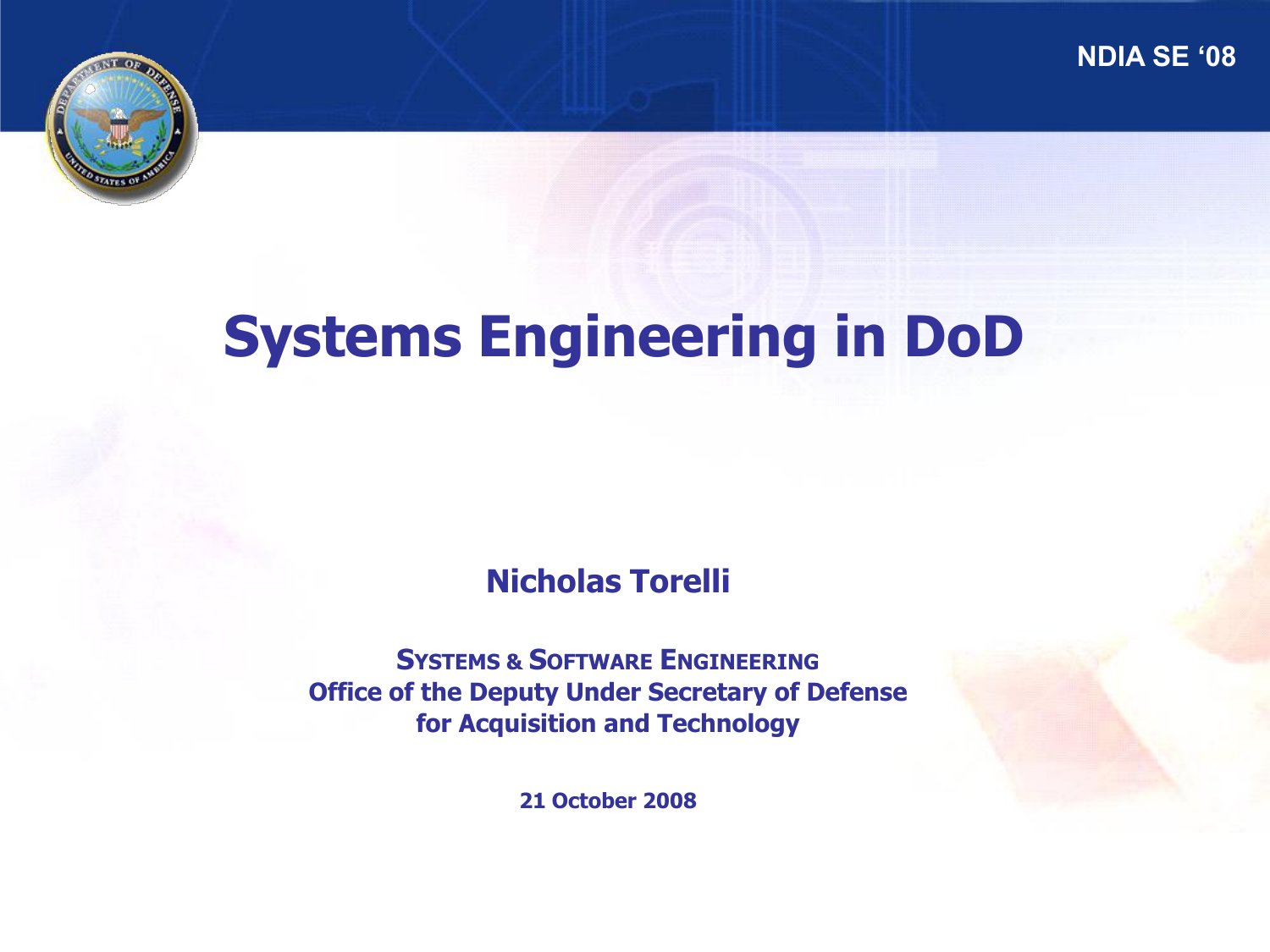





- Problem Statement: Defense Acquisition programs are experiencing significant problems:
	- over cost
	- behind schedule
	- not operationally suitable or effective
- Root Causes:
	- The Defense Acquisition workforce has experienced significant "peace dividend" and "baby boomer" losses in critical personnel
	- Implementation of Acquisition Reform went too far in terms of streamlining or reducing policies and processes
		- The Department lacks adequately defined and enforceable criteria to assess program maturity at milestones with direct linkage to technical reviews
	- Incomplete, ineffective and/or unrealistic acquisition strategies and plans have resulted in poor program performance
	- Poor or incomplete Requirements development process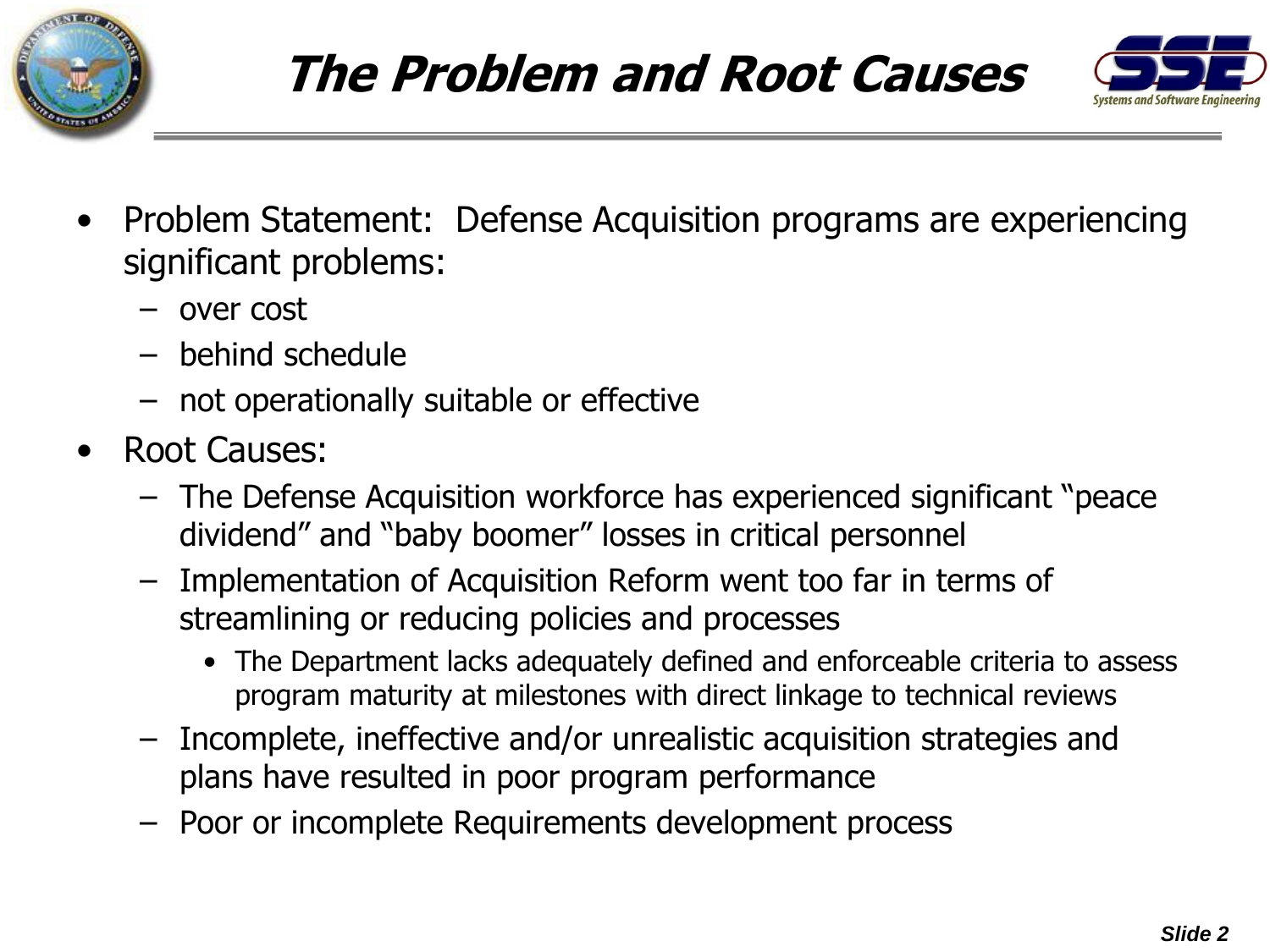

### **Proposed Solutions**



- Solutions:
	- Early / Enhanced Life Cycle Engagement in Systems Engineering
	- Human Capital Strategic Plan
	- Systems Engineering Research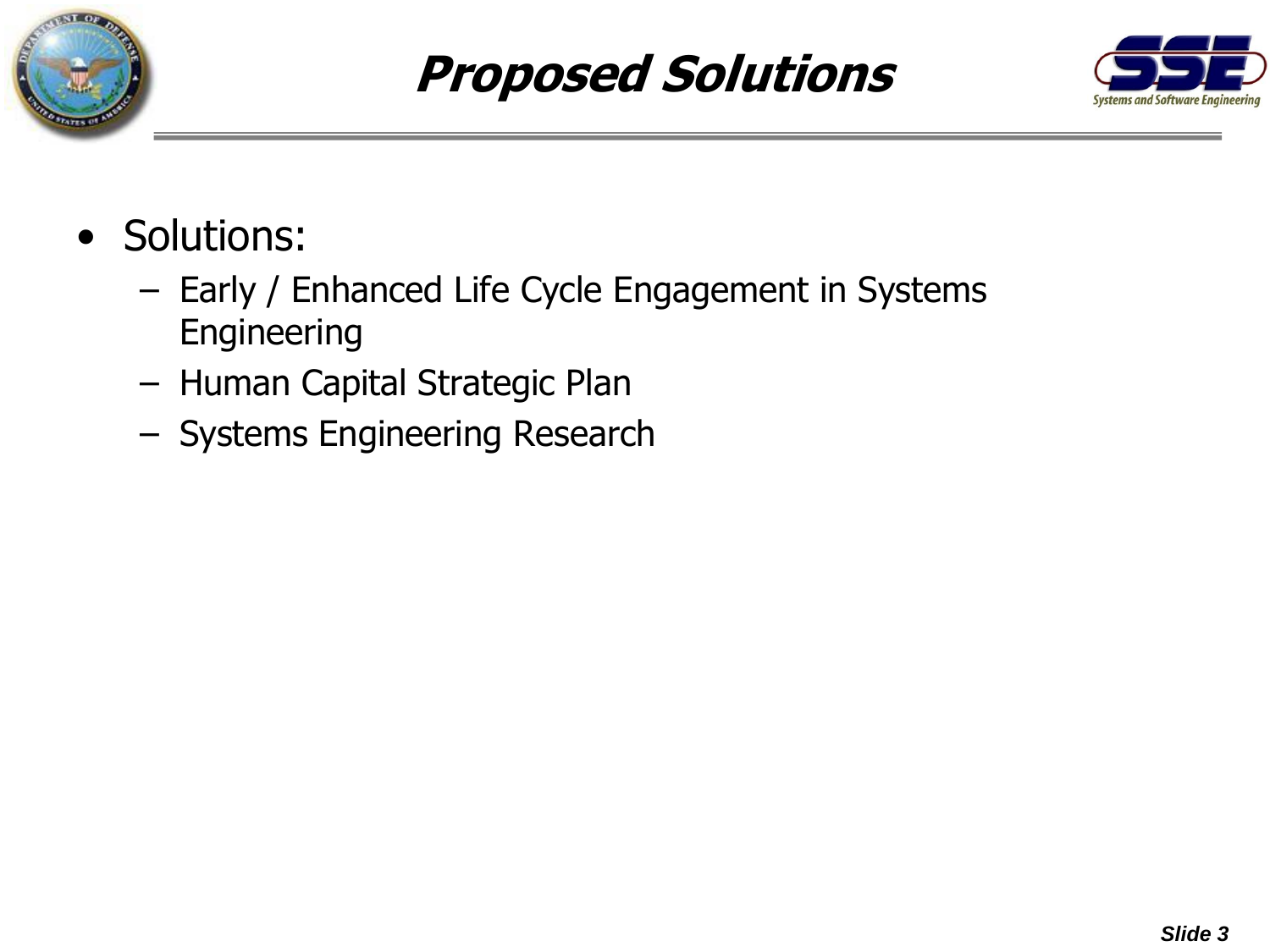

## **Enhanced Systems Engineering**



- Actions:
	- Fostered Enhanced Systems Engineering Policy in DoDI 5000.02
		- Refined SE content through out the Acquisition Life Cycle (Milestones / Mandatory Technical Reviews)
		- Detailed SE uniquely, in DoDI 5000.02 Enclosure 12
	- Established new policy on key SE Design Considerations (Reliability, Availability, Maintainability (RAM))
	- Promulgated focused and expanded SE Guidance IAW Policy
		- Formalized design reviews and SE Processes for accountability
		- Authored sections of Defense Acquisition Guidebook update
		- Partnered in establishing RAM-C Guidebook and Contract Language
		- Continuing updates to Defense Acquisition Program Support methodology supporting Program Support Reviews

*"Implement the right activities at the right time in the right way"*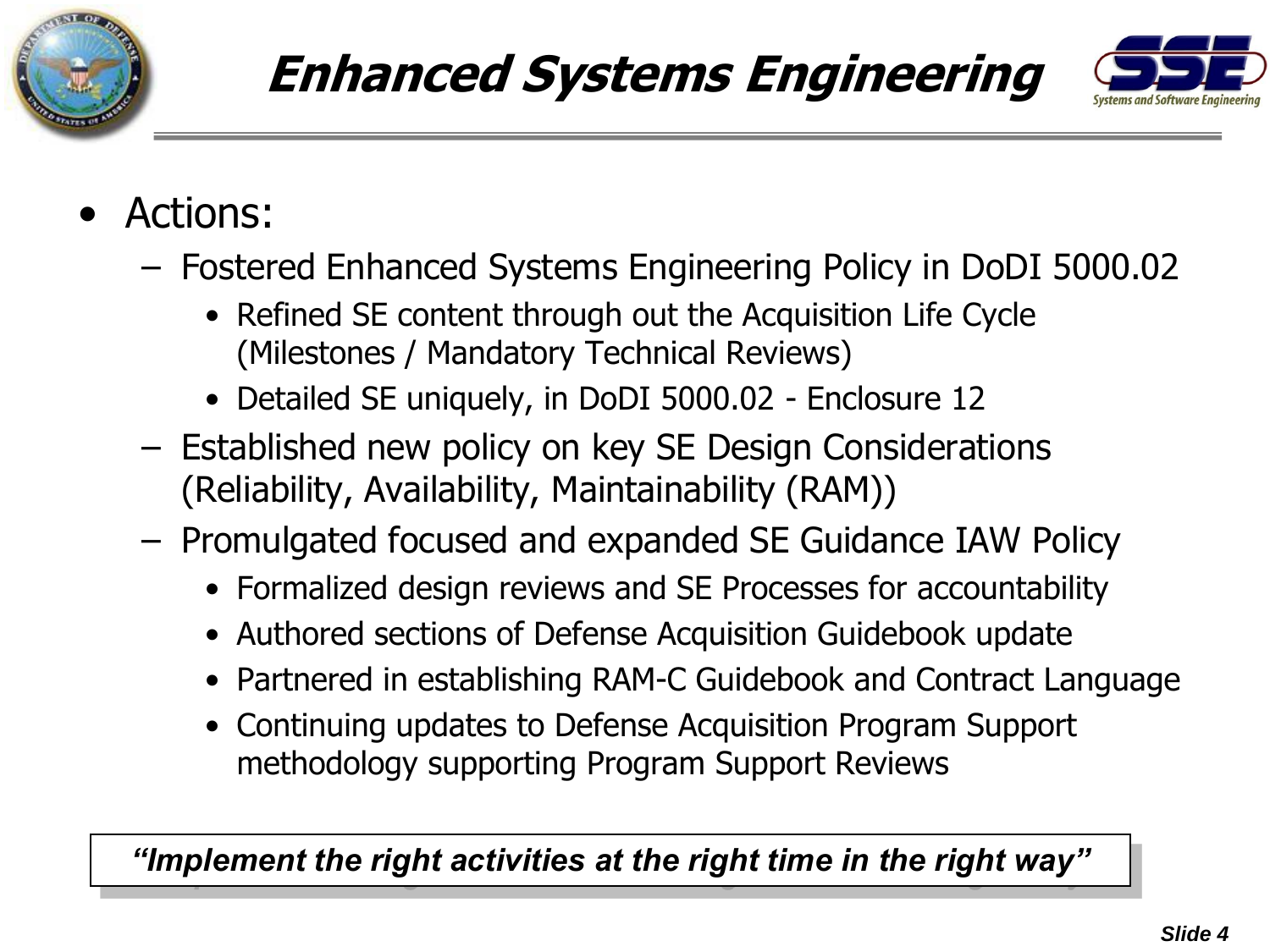



- Actions:
	- Improving the Defense Acquisition Workforce by:
		- Recruiting and Hiring Qualified Personnel / Highly Qualified Experts
		- Training and Developing Defense Acquisition Personnel
		- Retaining and Recognizing Qualified Personnel
	- Evaluating and Improving SE Competencies through:
		- Education (Universities and associated Service Colleges)
		- Training (DAU)
		- Experience Opportunities (e.g., rotations, OJT)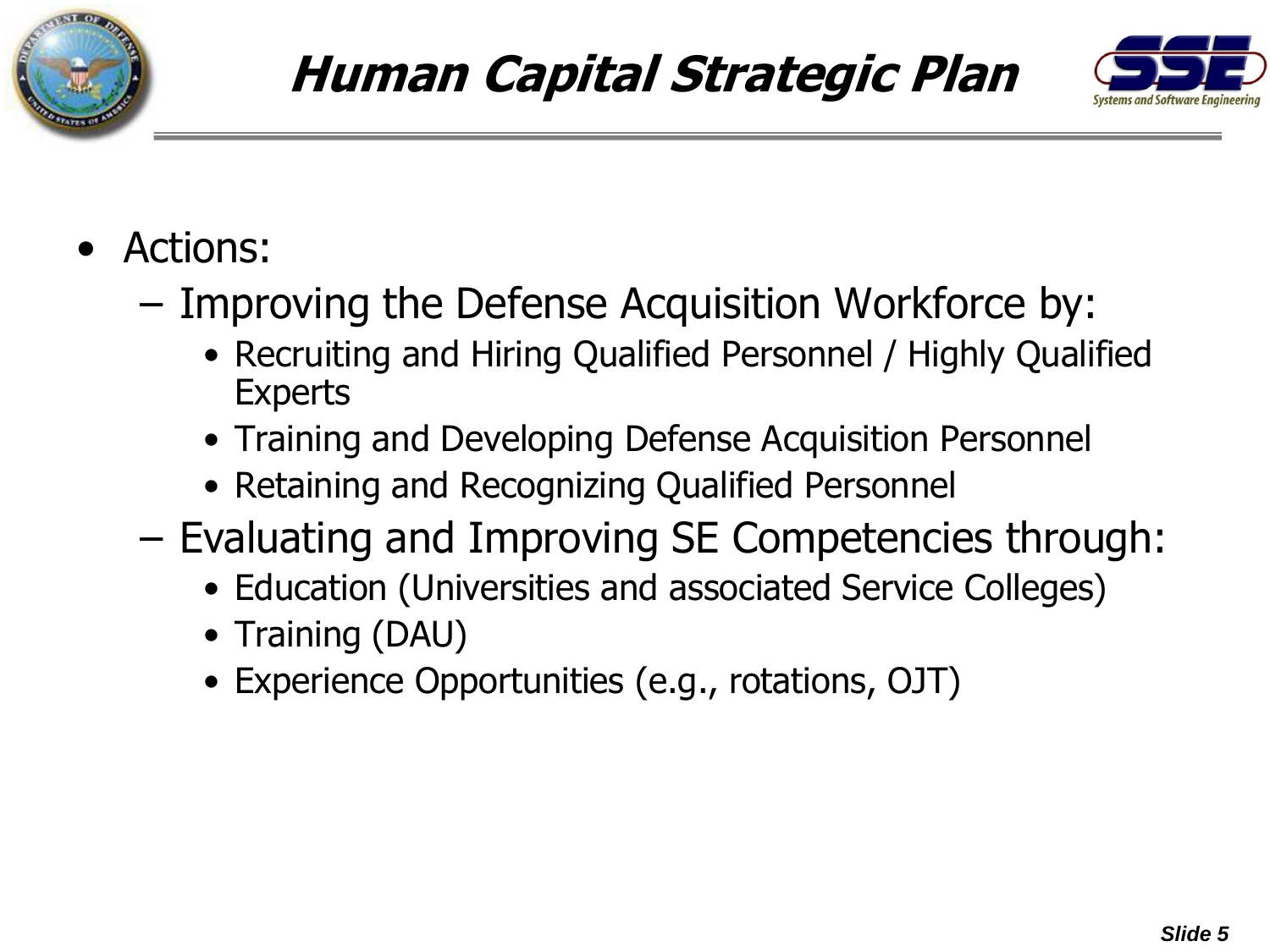

### **Systems Engineering Research**



- Actions:
	- Systems Engineering Research
		- Established SE Research University Affiliated Research Center (UARC) at Stevens Institute of Technology
			- Technical Task Order-based research opportunities
				- » OSD / Components fund desired research
				- » Knowledge shared across all associated universities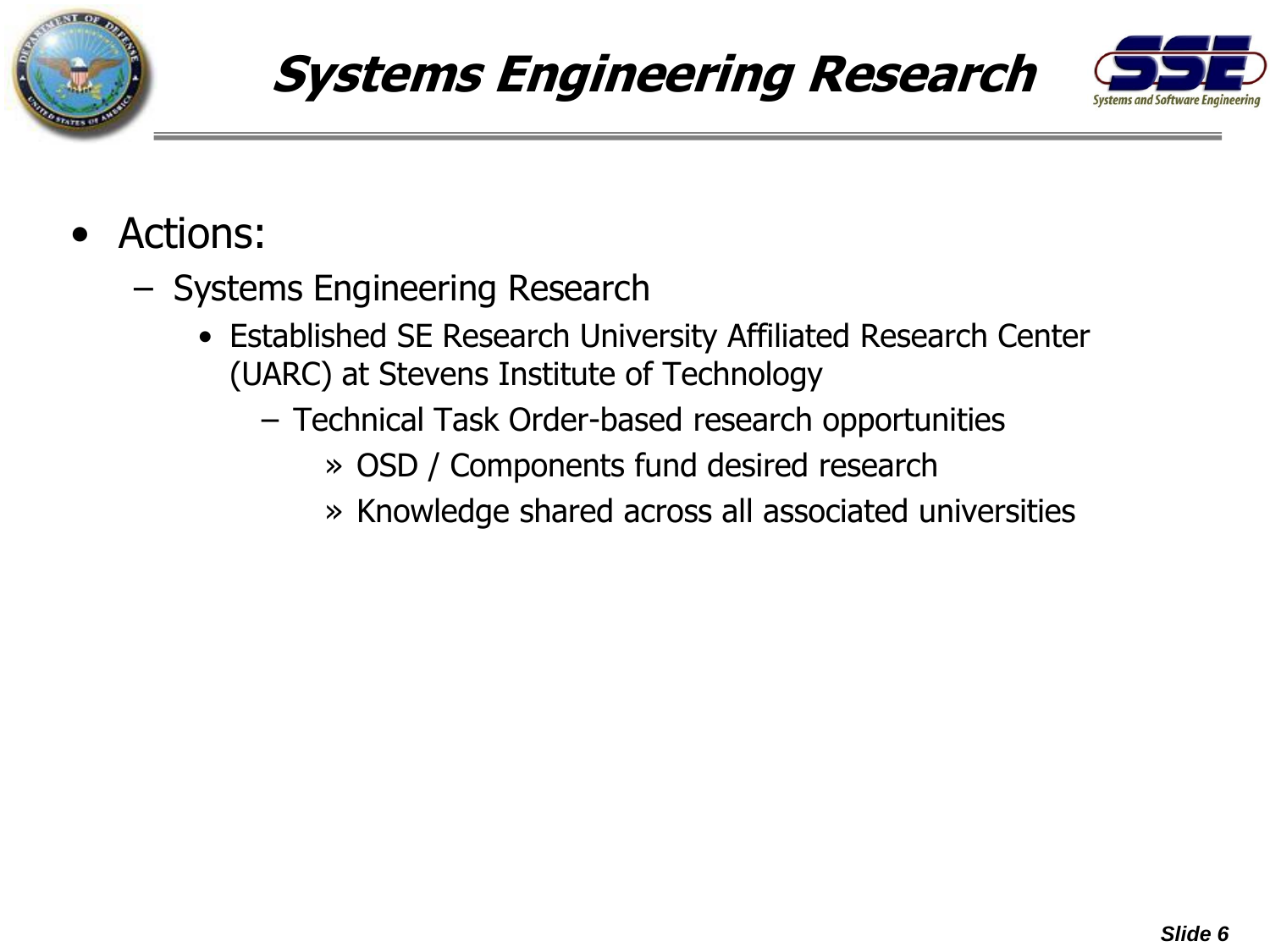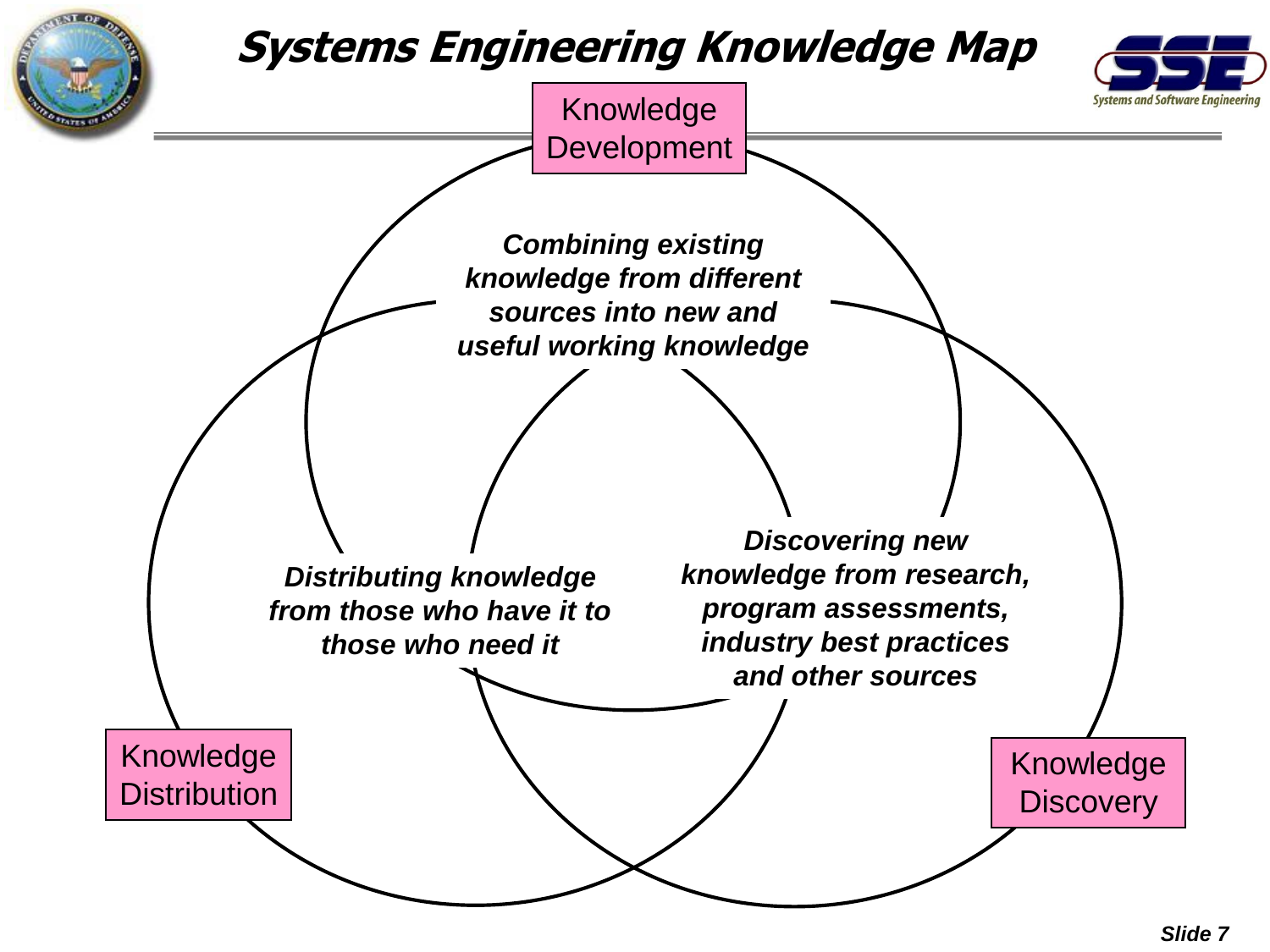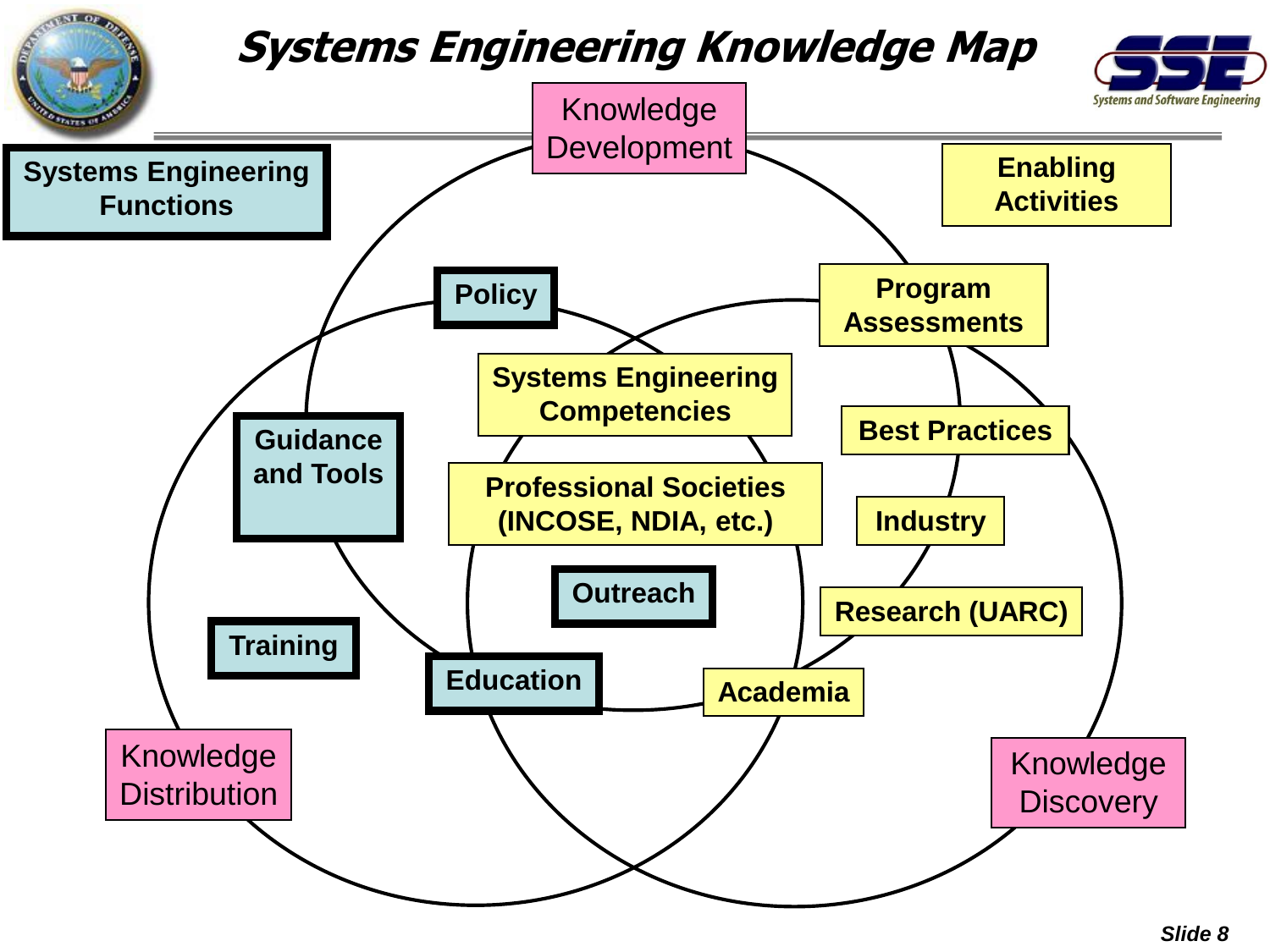#### **Systems Engineering Knowledge Flow**

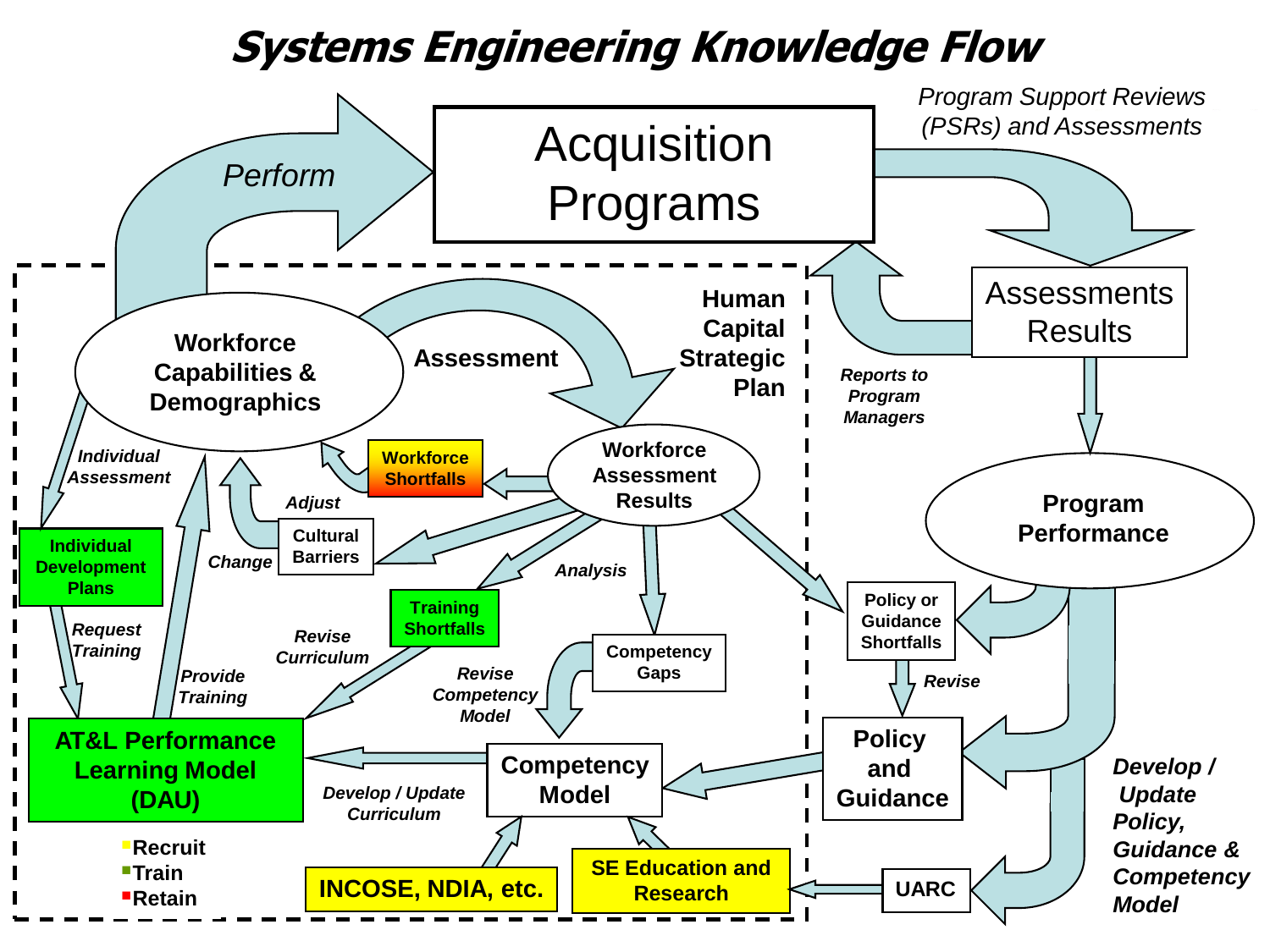





- Draft OSD Acquisition Policy (DoDI 5000.02) is in for final signature ... substantial changes to the early acquisition process (in consonance with NRC Study), including
	- Mandatory Materiel Development Decision (MDD)
	- Mandatory competing prototypes before MS B
	- **Mandatory PDR and report to the MDA before MS B**
	- Configuration Steering Boards at Component level to review all requirements changes
	- Mandatory government control of Class I changes no later than CDR for Configuration Management
- Renewed emphasis on manufacturing during system development:
	- Re-titles SDD phase to EMDD with two sub phases: Integrated System Design and System Capability and Manufacturing Process Demonstration
	- Establishes consideration of manufacturing maturity at key decision points
- Mandatory system-level CDR with an initial product baseline followed by a Post-CDR Report to the MDA
- Post-CDR Assessment by the MDA between EMDD sub-phases

This includes explicit recognition of Systems Engineering in all phases, but especially early in the acquisition life cycle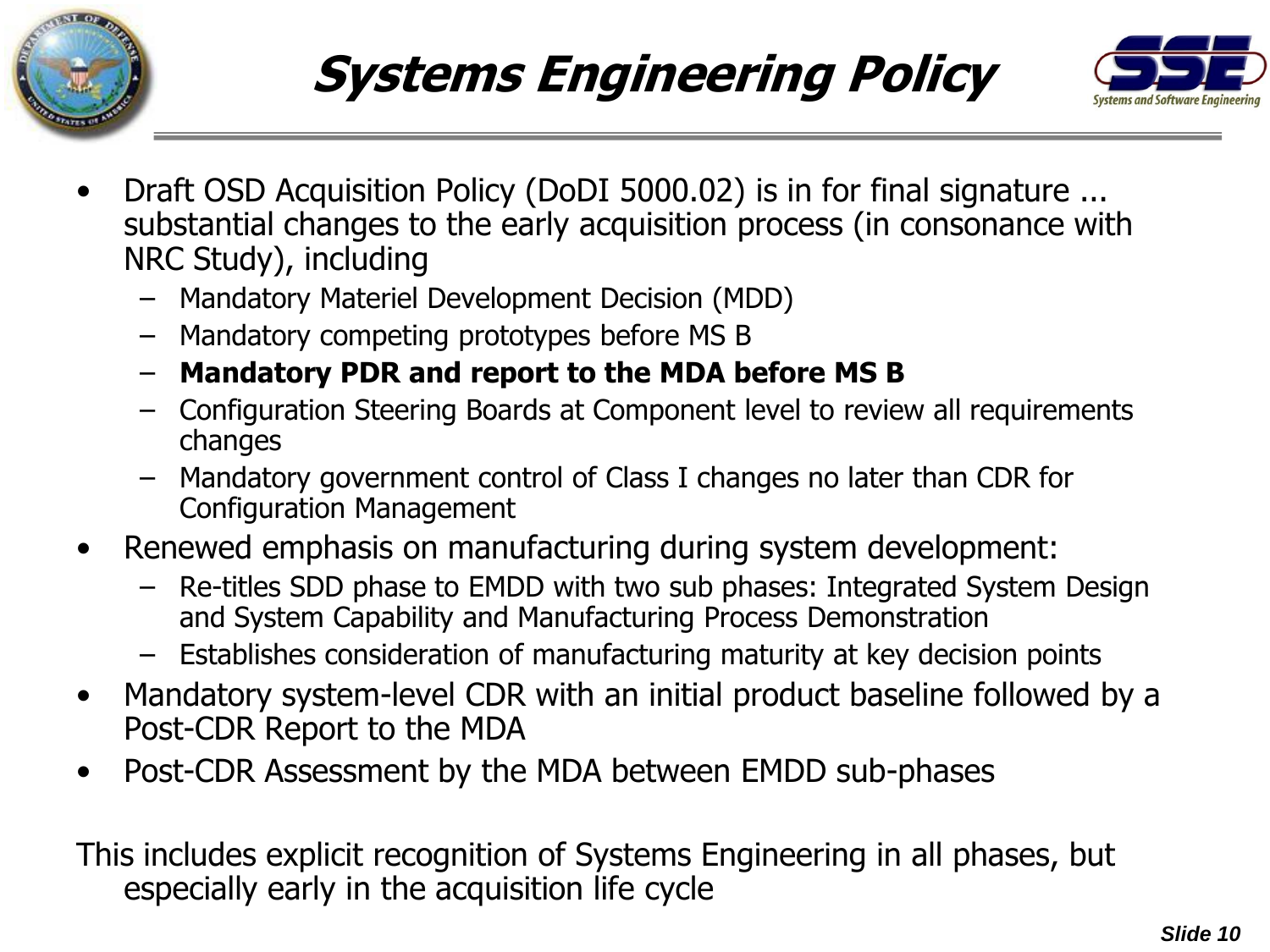





- Plans are underway to complete the update of all Systems Engineering (SE) documentation based on the updated Policy:
	- Defense Acquisition Guidance (DAG) Chapter 4 (SE)
	- Systems Engineering Plan (SEP)
	- Integration of Systems Engineering into Contracts
	- Defense Acquisition Program Support (DAPS) methodology
- Impacting Requirements Generation earlier through Joint Staff recommendation for Capability Description Document early in the Technology Development phase to influence system design
- Published System of Systems Guide, Modeling & Simulation Guide, Test & Evaluation Contracts Guide
- Tools
	- Acquisition Guidance Model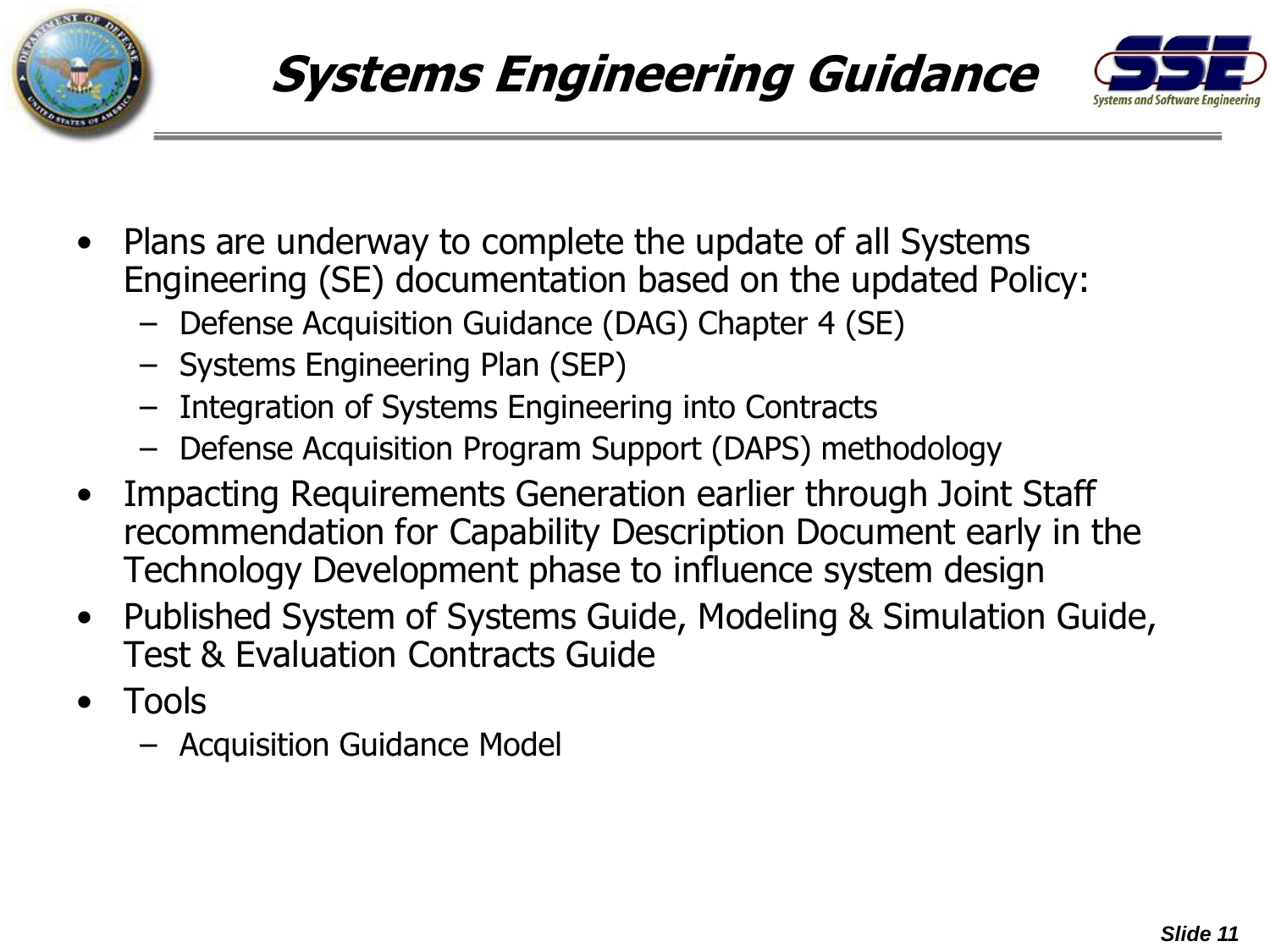



- Re-coding of program level engineering specialty positions to Program Systems Engineer (PSE) is in progress across the Services.
	- Added additional training and experience requirements
		- Focus on enhancing SE in the early phases of acquisition
		- Broaden the competency set to include other career fields (e.g., PM, Logistics, Contracting)
		- Double the years of experience required for each DAWIA certification level
- Conducting Systems Engineering Competency Assessment in late 2008 / early 2009 (based on SME validation of competency model, to be completed in November 2008)
- Key contributors to DAU's "Requirements Manager" training curriculum for Joint Staff / Services personnel who develop and manage requirements
- Surveying SE Education curricula and programs for future leverage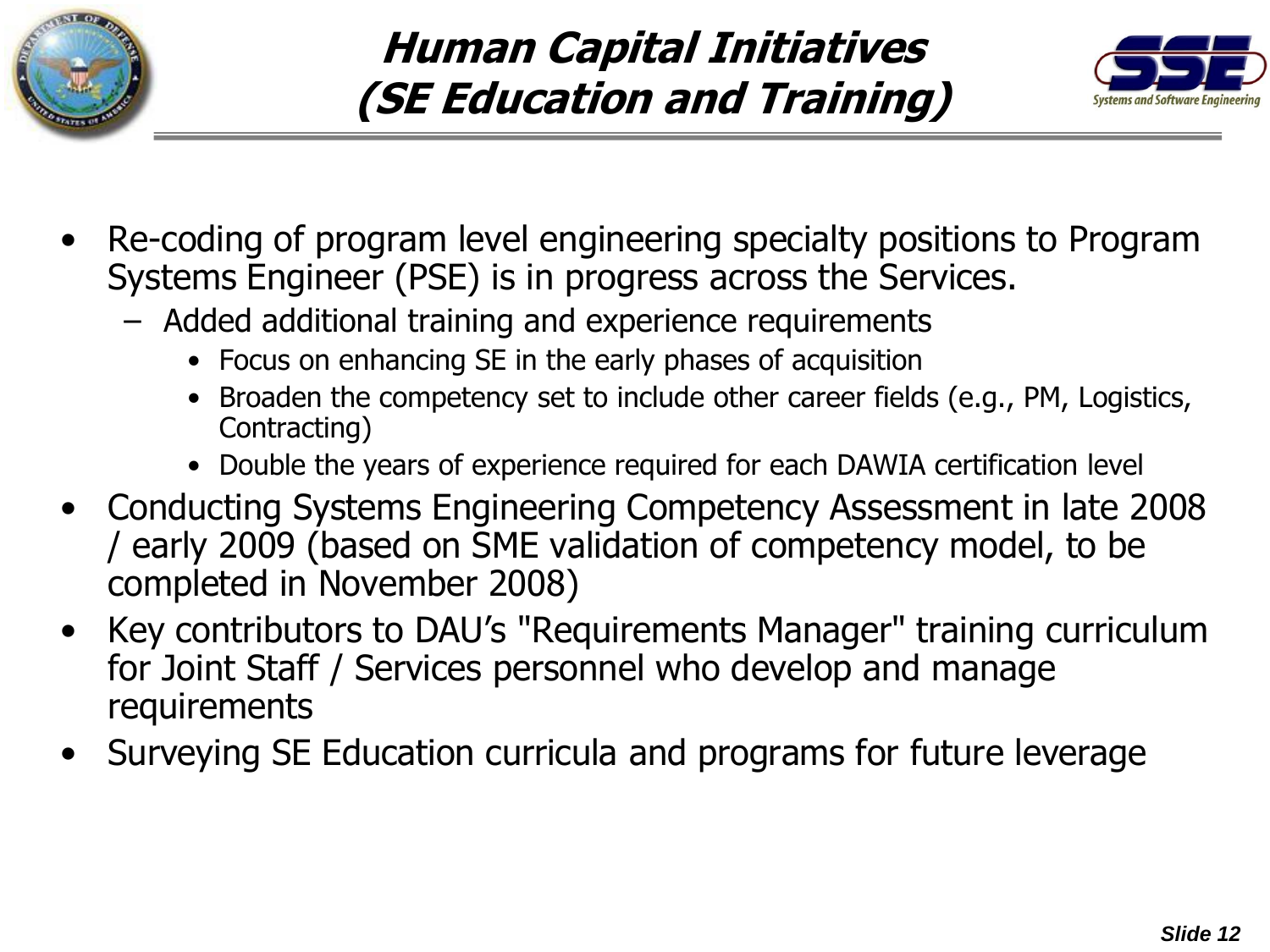

### **Human Capital Initiatives (SE Education and Training)**



Defense Acquisition Workforce Development Fund (based on NDAA Section 852, Defense Acquisition Workforce Development Act)

- Recruiting and Hiring:
	- Intern Programs.
	- Recruiting Incentives.
	- Outreach Programs.
	- Journeyman Hiring Programs.
	- Hiring Expert Knowledge Highly Qualified Experts (HQE).
- Training and Development:
	- Training Enhancement and Capacity Expansion.
	- Comprehensive Acquisition Workforce and Student Information System.
	- Competency Management and Assessments.
	- Workforce Planning Pilot Program.
- Retention and Recognition:
	- Retention and Recognition Incentives.
	- Career Broadening and Academic Programs.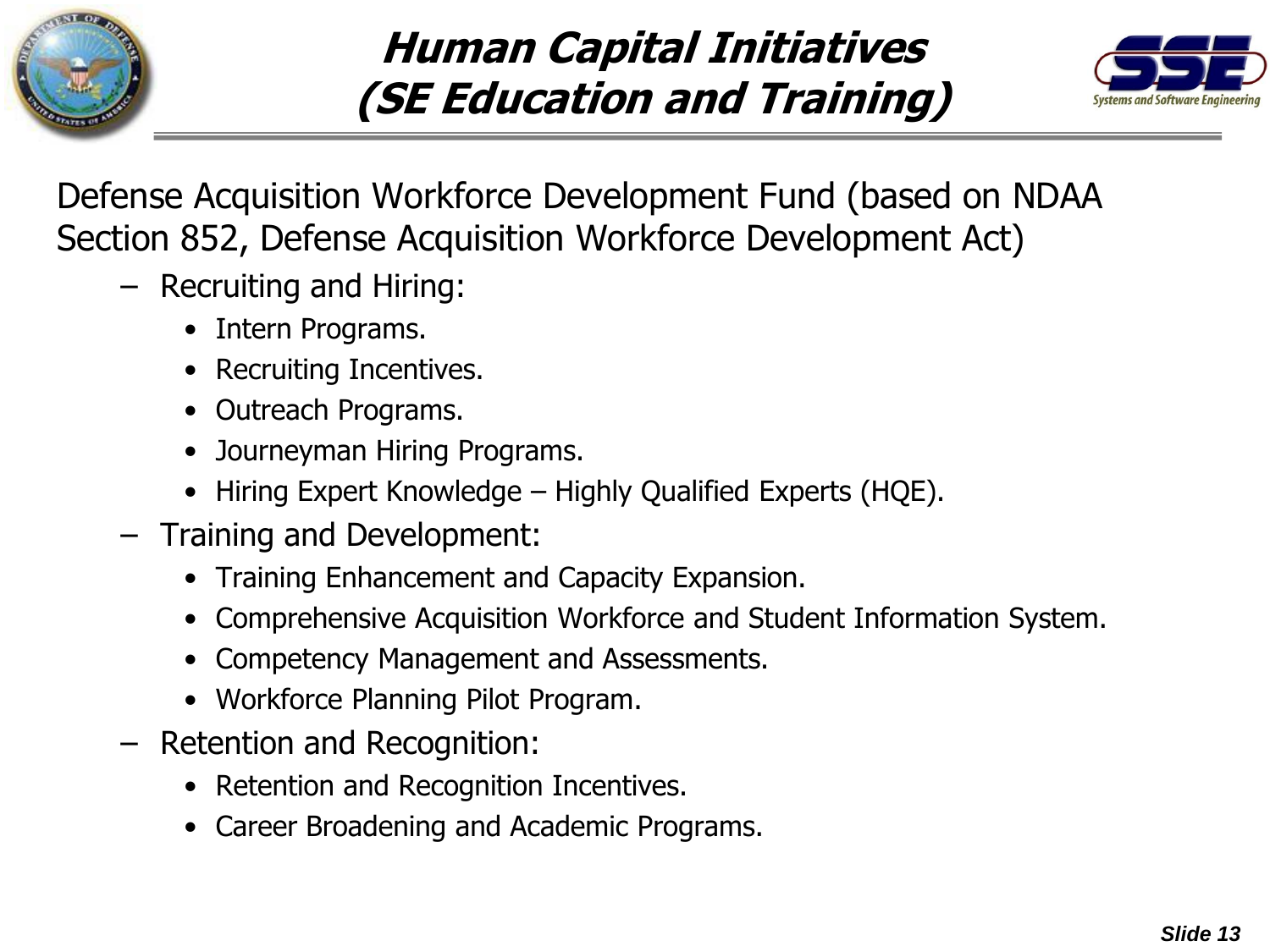

### **Human Capital Initiatives**

**(Defense Acquisition Workforce Development Fund <sup>1</sup>)**





**<sup>1</sup> Based on NDAA Section 852, Defense Acquisition Workforce Development Act**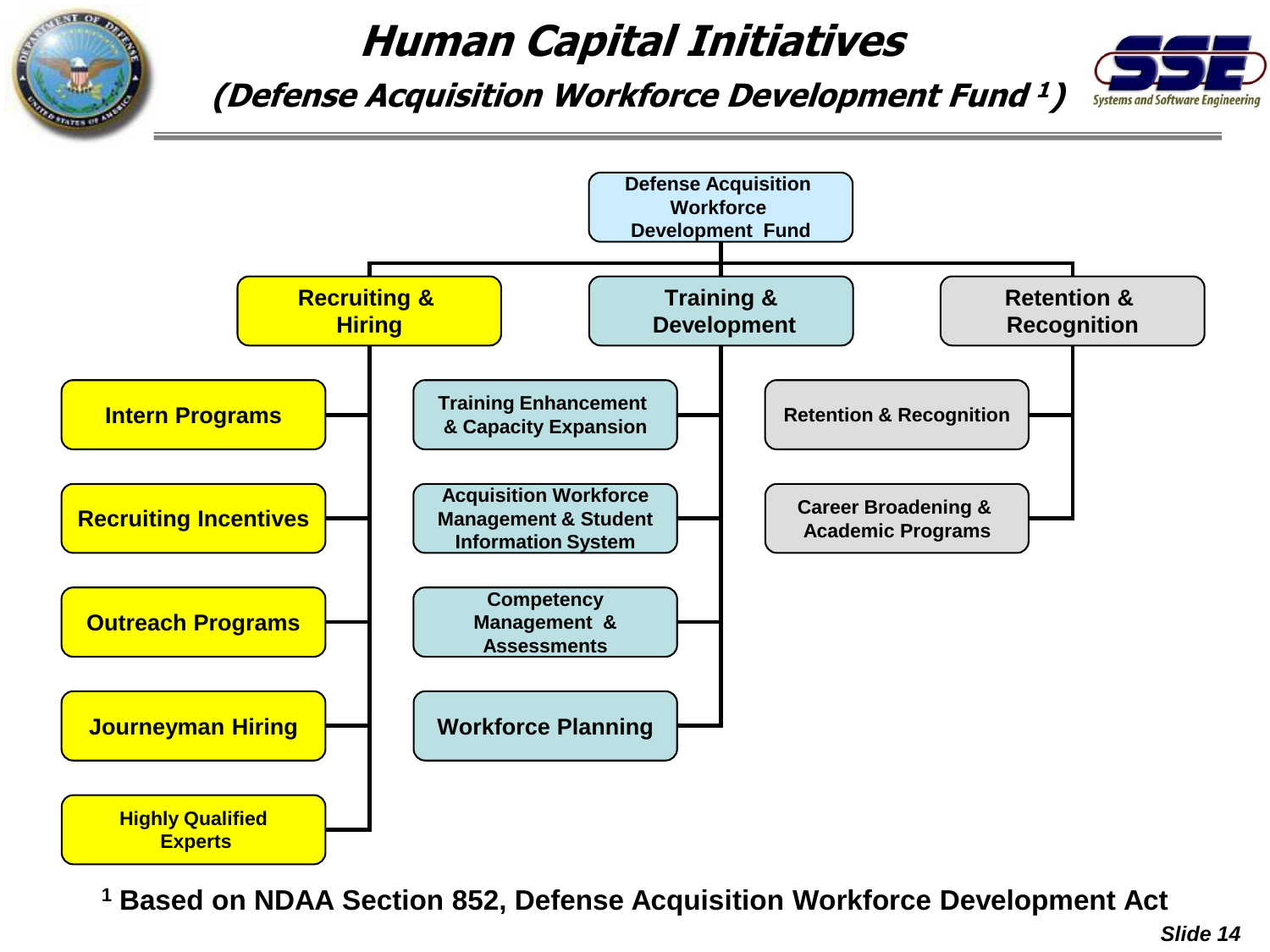



- Conducted cross-Service / OSD PDR Workshop, examining the impact of the movement of PDR prior to Milestone B decision point.
	- Developed updates / improvements to the draft Guidance based on the results
- Defense Acquisition Program Support (DAPS) methodology used by SSE for Program Support Reviews is being shared with the Services
- Best Practices Clearinghouse focused effort to leverage this Defense Acquisition University asset to provide an accessible repository of lessons learned and best practices across DoD and other agencies (e.g., NASA)
- Co-Chair of NDIA SE Division Education and Training Committee